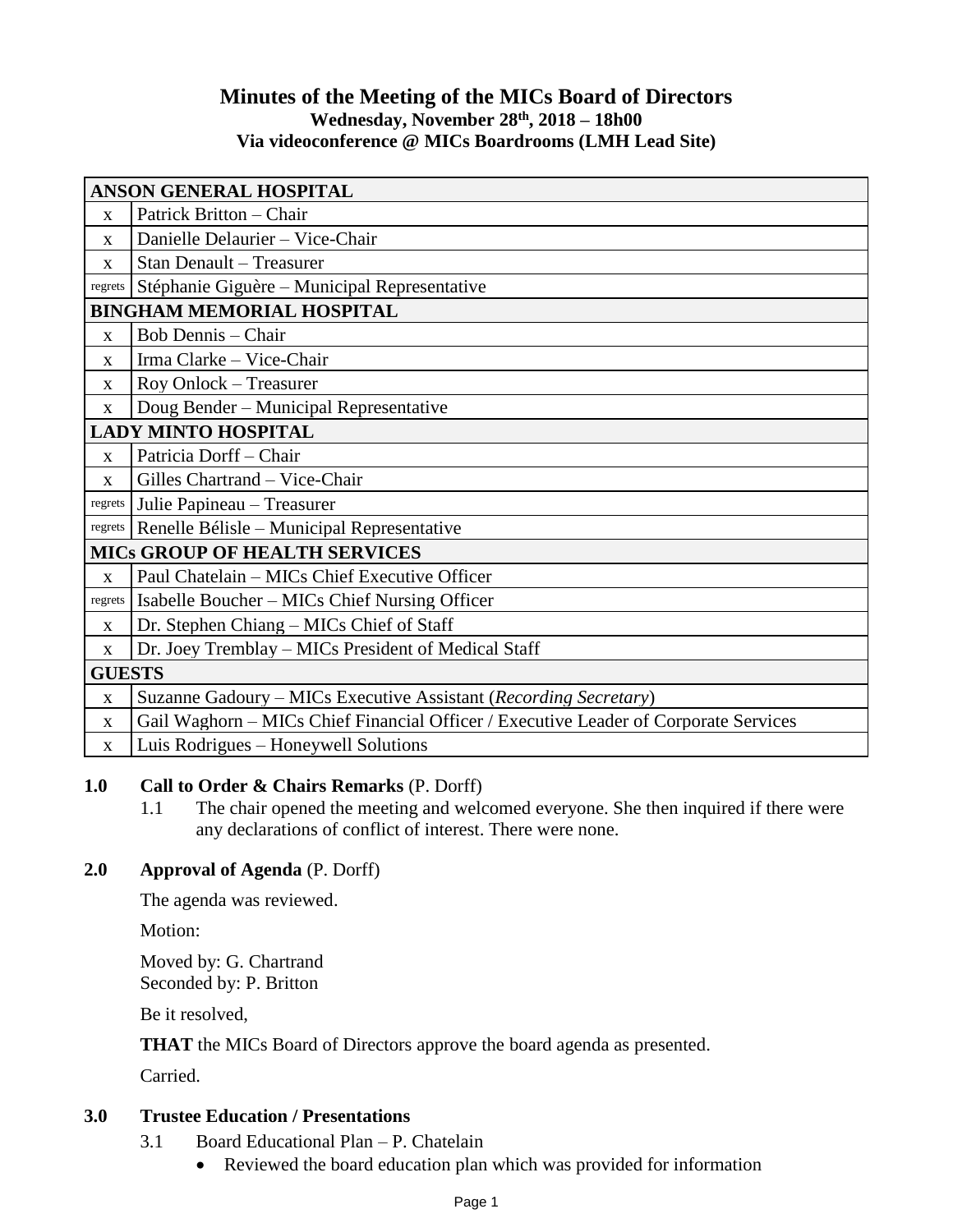- It provides a snapshot of the education planned for the fiscal year
- We will populate the template at the Board Retreat
- Last educational survey results were provided for information
- Board members were asked to complete the new board educational needs survey via Survey Monkey which will be discussed at the board retreat on February 9<sup>th</sup>, 2019
- 3.2 Review board formal education achievement matrix
	- As per  $3.1$
- 3.3 Review board education needs/formal requirements
	- As per  $3.1$
- 3.4 Develop board education calendar for new year
	- As per  $3.1$

### **4.0 Approval of Minutes (P. Dorff)**

4.1 Minutes of the MICs Board of Directors meeting held October 24<sup>th</sup>, 2018 were provided for information.

Motion:

Moved by: P. Britton Seconded by: R. Onlock

Be it resolved,

**THAT** the MICs Board of Directors approve the minutes of the meeting held October  $24<sup>th</sup>$ , 2018 as presented.

Carried.

### **5.0 Follow-Up Items**

- 5.1 Review of the 2018-2019 Board Work Plan
	- The Board Work Plan was reviewed for the month of November.
	- Board education plan will be deferred to the board retreat
	- CFO will present the HIRF and Capital Project Updates today
	- Paul will present the QIP and key indicators on behalf of the CNO
	- Board Ad Hoc Committee will need to review the CEO's goals and objectives resulting from his performance review

### **6.0 MICs Finance**

- 6.1 Energy Retrofit Project Honeywell Solutions L. Rodrigues
	- The presentation was provided for information
	- Mr. Rodrigues gave a brief overview of the following agenda items:
	- Honeywell at a glance its history and track record
	- Experience  $35+$  years in business with  $60+$  Canadian healthcare projects nationally
	- Program Objectives: comprehensive energy and facility renewal program developed guaranteeing all program costs and savings of \$122,695; leverage grants and incentives, comfort improvement, community engagement, carbon footprint reduction
	- Thirteen benefits were listed; financial summaries were provided and discussed
	- Program measures for all three sites were outlined
	- Communication plan for awareness of proposed activities is in place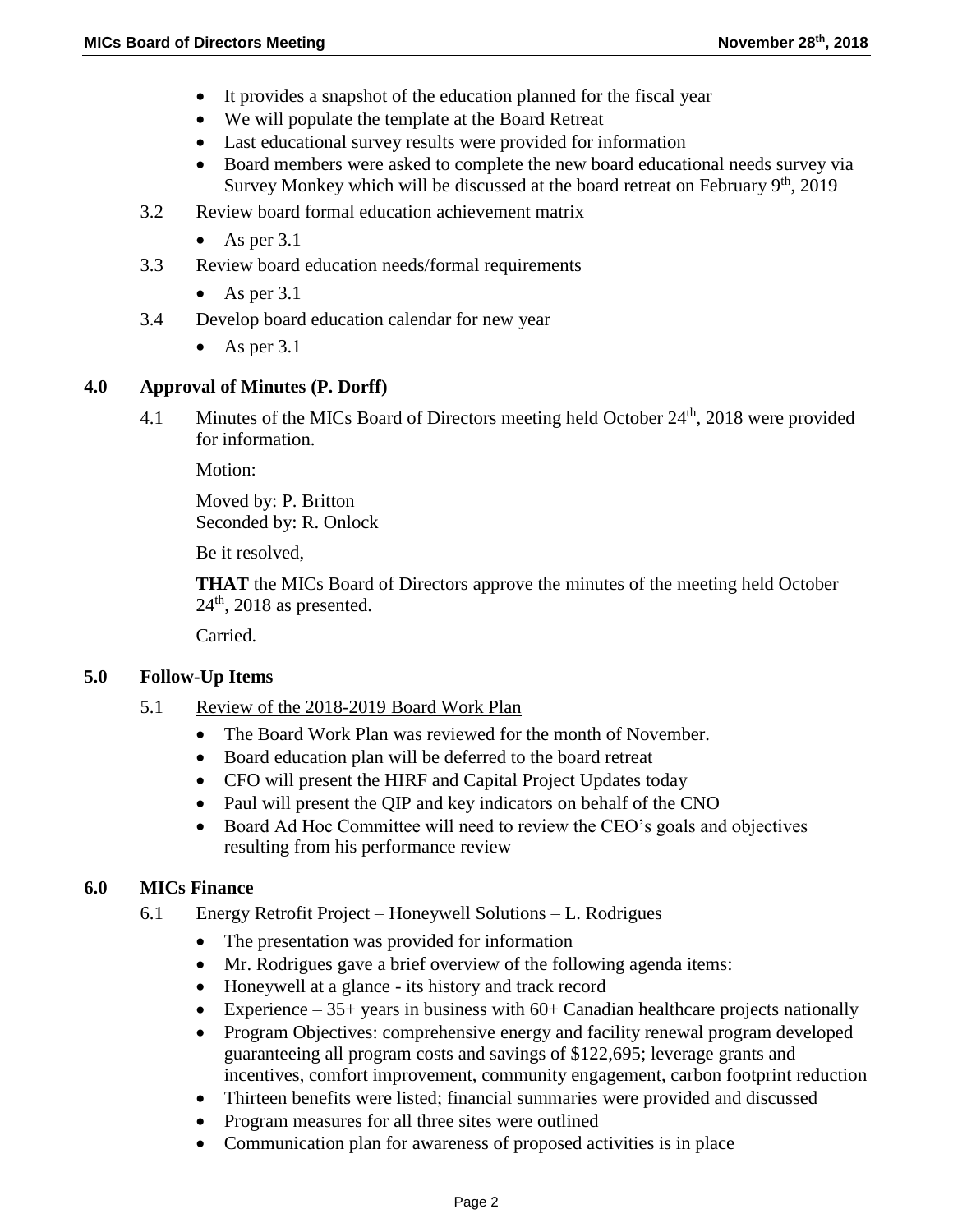- Ouestions:
- Who pays for the chiller if it fails? Honeywell will negotiate guarantees which will be passed onto the hospital; they are responsible for all repairs during warrantee period
- Honeywell will work with MICs to select the right product
- MICs has already done some cost savings with the heating system so this impacts the cost savings of the scope of work that still needs to be done
- What percentage of the 65+ projects Honeywell performed received funding? In the older days, many did but most recently, none
- \$25,000 incentive comes from the local utility companies, electrical utilities, natural gas, etc.
- Capital costs are being bundled into the energy efficient program; capital items will not bring efficiencies but still need to be done
- Did you look at the generator systems we have in the hospitals; did you consider switching to a generation system? They looked at the whole gamut of possibilities. There were some concerns over having two different types of fuels; this was dismissed because it was too much of a risk. Could not justify replacing our steam system to a hot water system because the tanks are only four years old.
- Saving 334 tonnes of green gas emissions is a calculation based on the measures; this is highly accepted throughout the province of Ontario
- What's our base line now? Any carbon credits we save can be sold or traded. Energy consumptions will be calculated by Honeywell and they will report semi-annually on green gas emission savings. They have someone who is certified and specially trained to do this. If savings do not materialize, Honeywell will guarantee them. Luis encourages board to contact one of their customers for their input.
- Gail presented the finances: project cost is just over \$3,000,000
- Currently, MICs has a bank account of \$3,000,000; some of AGH's investments went back to the MICs bank account where it was owed; projected cash flow over next year's operating costs, we have enough cash to meet our current level of operating expenditure. It is the capital items that require us to either have enough in our operating reserves, capital reserves or grant money to finance.
- We will have enough money to finance this project for the next two years not assuming additional funding or ECP grant which we applied for; within cash flow allowed, \$500,000 in equipment capital expenditure in 2020; by the end of the 2020 fiscal year, we will have just under .5 million left over; cash flow projections do not allow for any infrastructure build; LMH has a significant amount of capital and we would have to utilize that if we absolutely had to; have a line of credit of \$500,000 that we can draw from; we have the dollars to undertake this project but will not be able to undertake any others afterward; we will not be using any of the investments for the energy project.
- AGH: repercussions are that \$1.2 million in investments were cashed in and will not be reinvested into capital reserves; Gail wanted to redistribute half of it into investments but since then, costs have been finalized and the energy project comes out to \$971,448; AGH investments have been depleted down to \$580,000; balance owing will come out of the partnership; this is a project of which specific components will provide operational savings that won't impact programs and services; the AGH liability to partnership will grow because of this project but it will be much less than what it has been running at the last number of fiscal years.
- Paul recommends that we move forward with this project so we can benefit from the cost savings; spoke to the LHIN and were told that we would receive some funding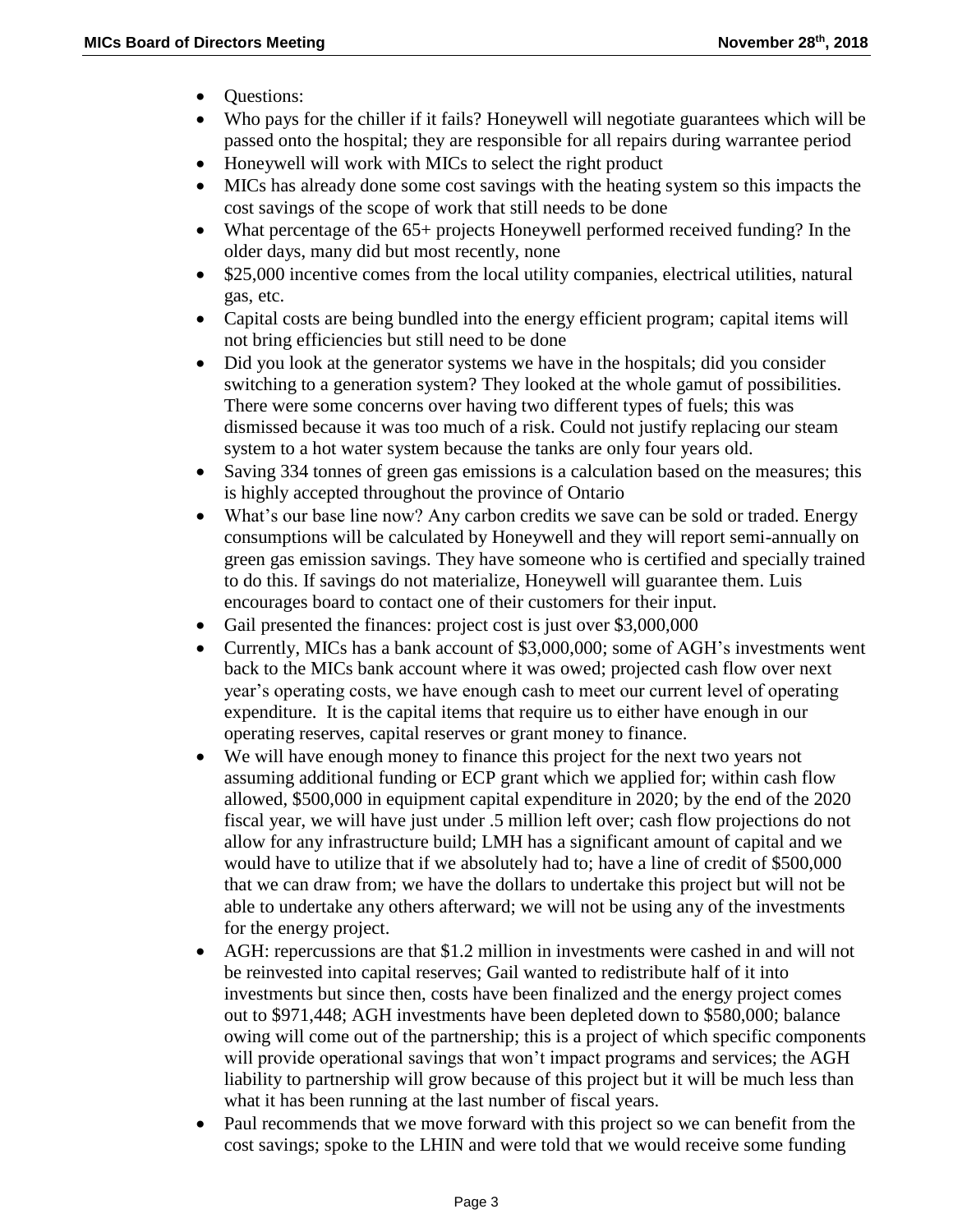from the HEEP grants that we applied for over the summer; there is a possibility to finance the project through Honeywell; they would take the money from the savings Motion to approve the Energy Retrofit Project

Moved by: S. Denault Seconded by: G. Chartrand Be it resolved,

**THAT** the MICs Board of Directors approve the Energy Retrofit Project submitted by Honeywell Solutions, based on the cost allocation by site and not to exceed \$3,100,000.

Carried.

- 6.2 September 2018 Financial Statements G. Waghorn
	- Chief Financial Officer gave a brief overview of the financial statements for all sites

### **BMH:**

- Hospital operating at a surplus of \$173,694 at the end of September; operating margin is 4.36%
- Operating revenue was \$20,204 over budget at the end of September
- Received increase of \$123,800 in base funding (2%) for fiscal year
- OHIP and other patient revenue restricted to hospital activity were under budget by \$33,104
- Operating expenses were \$155,426 under budget; budgeted expenditure were \$4 million
- Overtime costs are up significantly this year at \$94,754 due to short staffing even though activity is low; this will change due to recent hiring of RNs
- Total sick time costs to end of September were \$30,804
- Benefit costs were running at 29.1% of salaries and were \$76,105 under budget at the end of the second quarter
- Other supplies and expenses were \$50,000 over budget in aggregate mostly due to allocation of laundry costs for MOH submission; it is an internal allocation that is reversed in October
- Medical supplies are under budget by \$15,000
- Drugs are under budget by \$36,349
- Balance sheet is good; there is a high receivable from the partnership to BMH
- Current ratio is 10.34

## **AGH:**

- Hospital operating at a surplus of \$260,278 at the end of September
- Operating revenue was \$302,000 over budget at the end of September due to recognizing \$360,000 in investment income
- Received increase of \$163,400 in base funding for the fiscal year
- Operating expenses were \$17,108 over budget; budgeted expenditure were \$4.77 million
- Salaries were \$151,755 under budget at the end of the second quarter; nursing salary variances were provided for information; there were 1,000 unused budgeted hours
- lab was \$80,229 under budget; health records was \$19,143 over budget due to maternity leave top-ups and training
- Overtime costs were \$195,577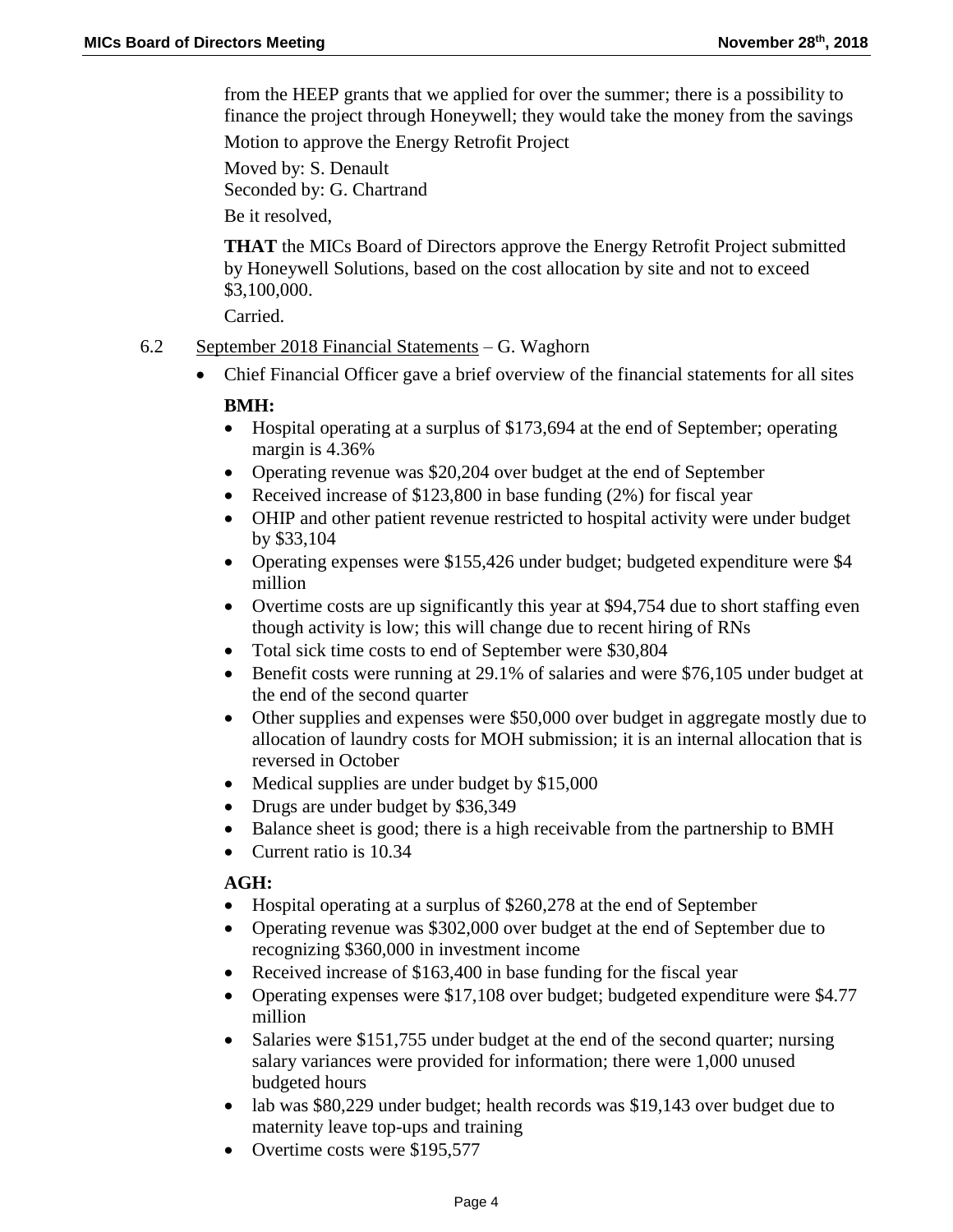- Total sick time costs to end of September were \$78,828
- Benefit costs were running at 32% of salaries
- Other supplies and expenses were over budget by \$192,165
	- Non-Urgent Patient Transportation \$35,000
	- Lab Supplies over budget by  $$36,000$  (POCT supplies); there is still a net gain to the overall facility
	- Plant Maintenance over budget by \$97,035 due to ongoing plant and building maintenance issues
- Current ratio is 0.86; liability to the partnership is sitting just under \$700,000; this has gone down significantly since last year; income from investment was used to pay the partnership

#### **SCM:**

 Had to put in a large accounting adjustment due to nursing and PSW underspent dollars from the 1995 ministry reconciliation; will be submitting a paper deficit at AGH for 2018-2019

### **LMH:**

- Hospital operating at a surplus of \$145,035 at the end of September
- Operating revenue was \$39,000 over budget at the end of September
- Received a 2% increase totaling \$212,400 in base funding for the fiscal year
- Operating expenses were \$105,814 under budget; budgeted expenditures were \$7.1 million
- Salaries were under budget by \$182,032 at the end of the second quarter; nursing salaries were under budget by \$204,092
- lab was \$80,229 under budget; health records was \$19,143 over budget due to maternity leave top-ups and training
- Total overtime costs were \$250,138 mostly in nursing
- Total sick time costs to end of September were \$73,983
- Benefit costs were running at 30% of salaries
- Other supplies and expenses were over budget by \$128,238
- Most of this variance is due to an allocation of laundry costs for MOH submission which is an internal allocation and is reversed in October
- Non-Urgent Patient Transportation \$41,000
- X-ray equipment maintenance contracts over budget by \$50,000
- Lab Supplies and referred out costs– under budget by \$38,985
- Admin and Support Services under budget by \$25,000
- Balance sheet current ratio is 0.98; amount owed to partnership is a little higher than it should be; transferred their investments into the new portfolio

### **VM:**

 Operating at breakeven; \$40,000 estate donation received had to be recognized in operations

Motion to approve September 2018 Financial Statements

Moved by: I. Clarke

Seconded by: G. Chartrand

Be it resolved,

**THAT**, the MICs Board of Directors approve the September 2018 Financial Statements for Bingham Memorial Hospital, Anson General Hospital, South Centennial Manor, Lady Minto Hospital and Villa Minto as presented.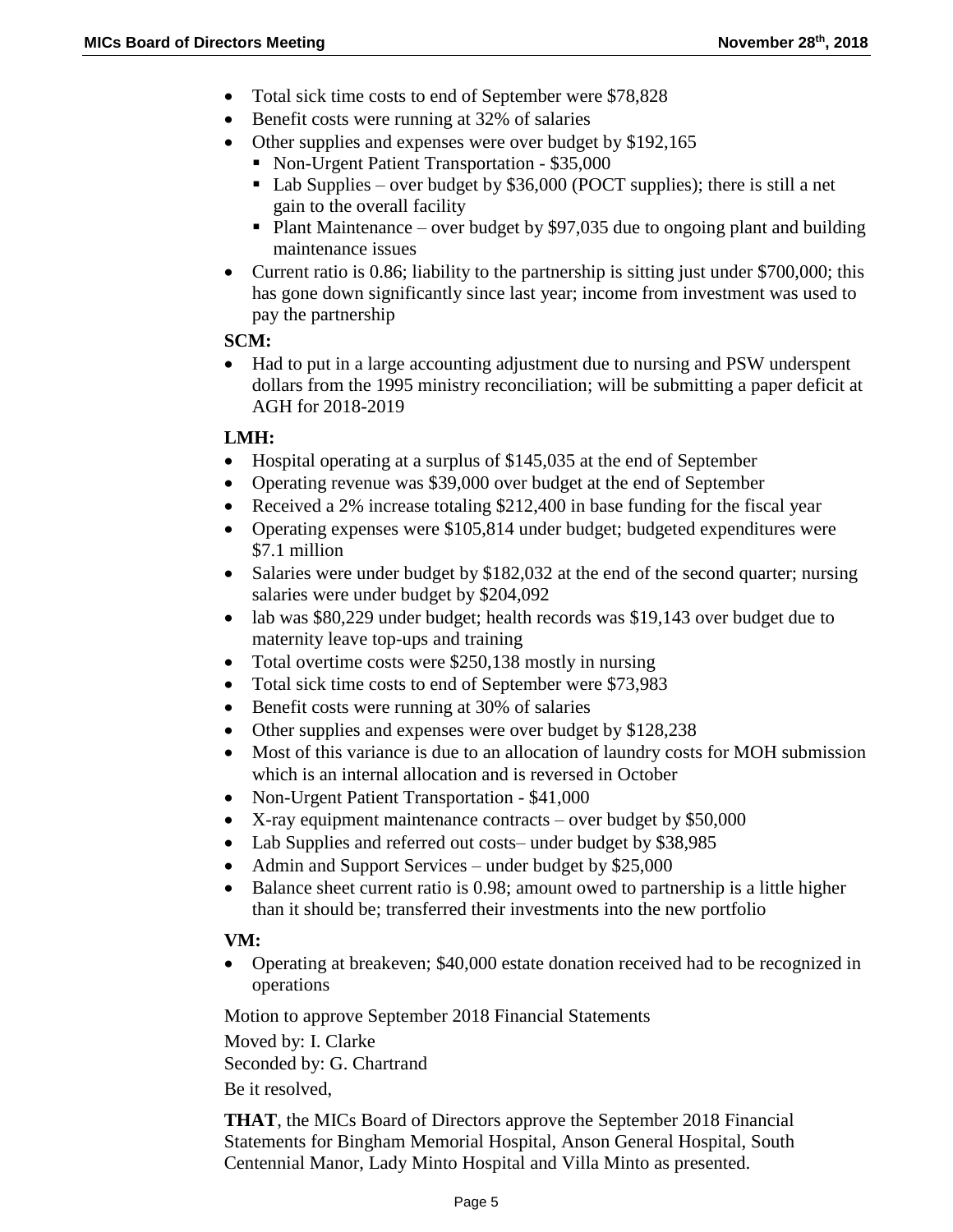Carried.

- 6.3 HIRF and Capital Projects G. Waghorn
	- Capital budgets were presented for each hospital
	- **BMH:** high priority items for 2018-2019 total \$339,443; building costs are \$490,000 for a total of \$765,788; 99% of building costs were carried over from last year
	- **AGH:** high priority items are \$318,527; building costs were budgeted for \$1,333,000; actual costs totalled \$314,932; original generator was installed in 1988; oil is leaking and needs to be replaced; went to tender; received two submissions; suggest awarding contract and pay for it out of our reserves if we don't receive funding; work should be completed by March 31st, 2019
	- **SCM:** bariatric lift with scale was budgeted at \$20,867 but only cost \$14,240
	- **LMH:** high priority items budgeted for \$318,373; building costs were budgeted for \$3,080,000; \$1,569,286 was covered by HIRF/ECP; actual costs totalled \$960,419 as some items have not been purchased yet
	- **VM:** high priority items budgeted at \$27,287; only beds were purchased at a cost of \$9,522

## **7.0 Presentations/Reports** (P. Dorff)

- 7.1 Chief Executive Officer Report: (P. Chatelain)
	- The report was provided for information.
	- The CEO provided the following overview:
		- o Received approval from Town of Iroquois Falls to proceed with soil testing on land behind AGH; testing should be completed by mid-December.
		- o Progressive Conservative government tabled their Fall Economic Statement identifying a provincial debt of \$15 billion; other than repealing personal leave days in Bill 148, it is uncertain what is in store for healthcare.
		- o Another project manager has been assigned to our redevelopment project
		- o We had a community engagement visit from the NELHIN CEO and senior team on November 13. They enjoyed their tour of LMH and our new Strategic Plan.
		- o Partnering with Moose FM for a twelve-hour Community Cares Radio-Thon on December 7, 2018 to raise money for portable radiography units.
		- o Currently recruiting for 5 physicians and 1 general surgeon; attended a number of recruitment fairs with little success. Will put an ad in the paper to encourage BR-M patients to have their lab and x-ray work done at BMH instead of AGH.
		- o Isabelle Boucher is off on medical leave until mid-January 2019. Pasty Huber and Paul are covering for her.
		- o There were two interviews for the position of Director of Care last week; one candidate is coming for an onsite visit tomorrow and Friday
		- o Board retreat has been re-scheduled to February 9, 2019 at the Abitibi Golf Club.
	- Board Members were invited to ask questions.
- 7.2 Chief Nursing Officer Report: (I. Boucher)
	- The CEO reported on the following items on behalf of the CNO:
		- **Nursing:** RPN staffing levels remain stable; RN staffing also stabilized; charge nurse now working full-time at LMH; scope services have resumed at AGH; will continue to monitor
		- **Non-Urgent Patient Transportation:** an announcement from the NELHIN regarding solution will be coming soon; contract with Platinum continues in the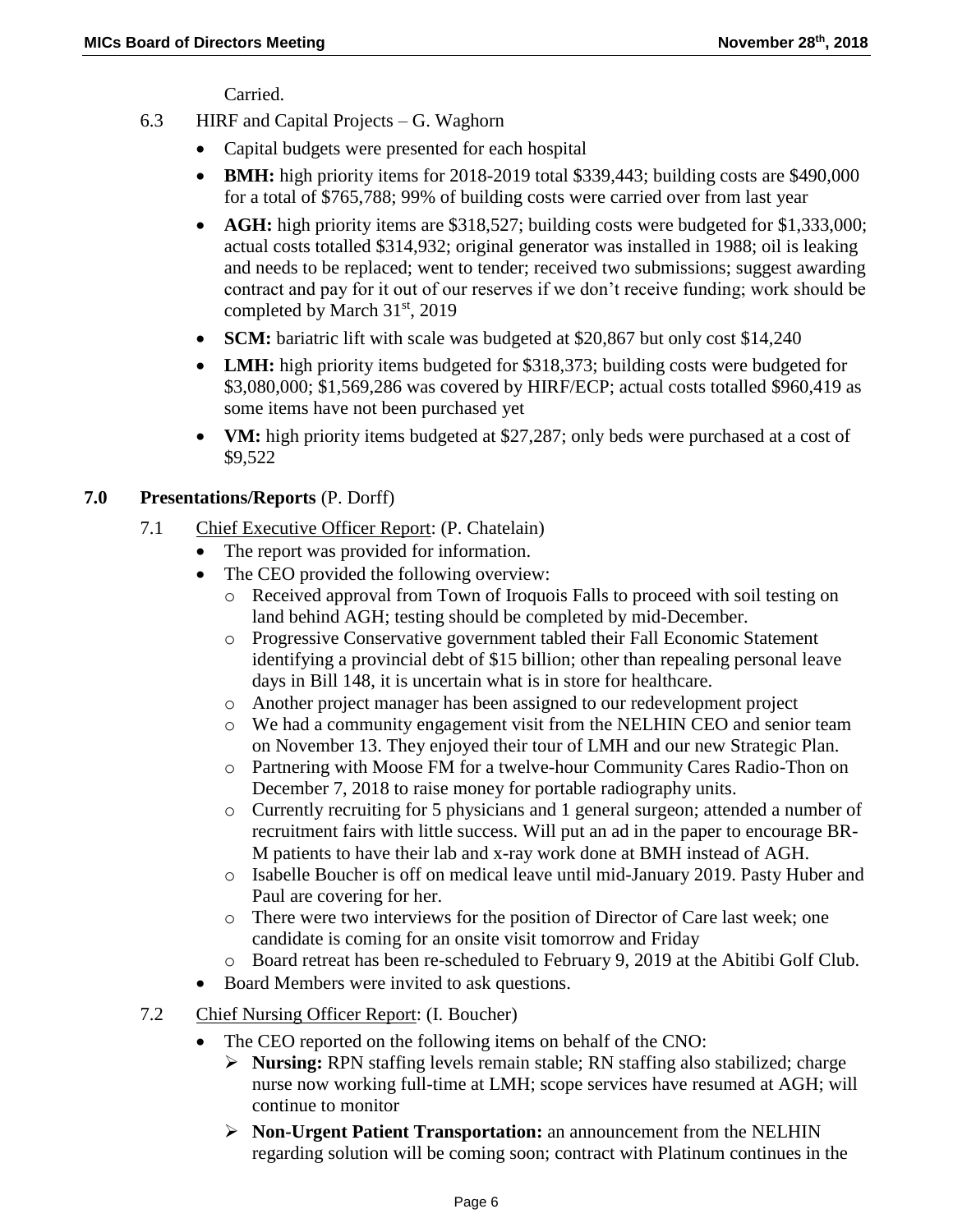meantime

**Pharmacy:** Automated Dispensing Units interface funds to be released soon; continue working towards compliance with critical elements of NAPRA standards by January 2019 which is challenging; most of the hospitals in our region will not be in compliance

## **Quality, Risk & Patient Safety**

Accreditation: addressing unmet criteria; due January  $30<sup>th</sup>$ , 2019 QIP: waiting for release of 2019-2020 guidance documents Risk Management Plan: finalizing plan to be submitted to Accreditation Canada Patient Care Team: working on improving effective transitions from hospital to home which is in line with our Strategic Plan and next year's QIP Applied to HIROC for a grant to improve client identification; awaiting response

• Board members were invited to ask questions.

## **8.0 Medical Staff** (Dr. S. Chiang)

- 8.1 Chief of Staff Report:
	- The report was provided for information.
	- Topics covered were:
		- OMA/Ministry of Health and Long-Term Care Negotiation Update: still in Arbitration
		- Timiskaming Cochrane Local Education Group (LEG): educational conference was held on Friday, November 2, 2018 which was a great success; more than 70 people attended; Dr. Chiang has been replaced by Dr. Bruno-Petrina as Lead Physician for the LEG and Dr. Small is the new Secretary/Treasurer; board members are invited to attend the next educational conference on February 22, 2019.
		- NOSM Medical Students: seven NOSM medical students have recently completed their clinical placements in our three hospitals; MICs will host another seven NOSM medical students in February 2019.
		- Recruitment of Medical Staff Update: despite best efforts by the HR department, we have not been able to recruit the physicians needed in our three hospitals; will continue to recruit rigorously to fill vacant positions; Dr. Klassen has agreed to stay on longer to help us out. We should see an increase in recruiting new grads in five years or so once the southern cities become saturated.
- 8.2 Medical Advisory Committee Minutes
	- $\bullet$  N/A
- **9.0 LHIN / MOHLTC Business** (P. Chatelain)
	- 9.1 N/A

## **10.0 MICs Quality Committee** (I. Boucher)

- 10.1 Quality Committee Minutes
	- Minutes of the meeting held September  $12<sup>th</sup>$ , 2018 were provided for information.
- 10.2 Review of QIP and Key Indicators for Q2

### **Hospital:**

Number of ALC Days – all three sites are in red; high % of Alternate Level of Care days; we are trying to correct this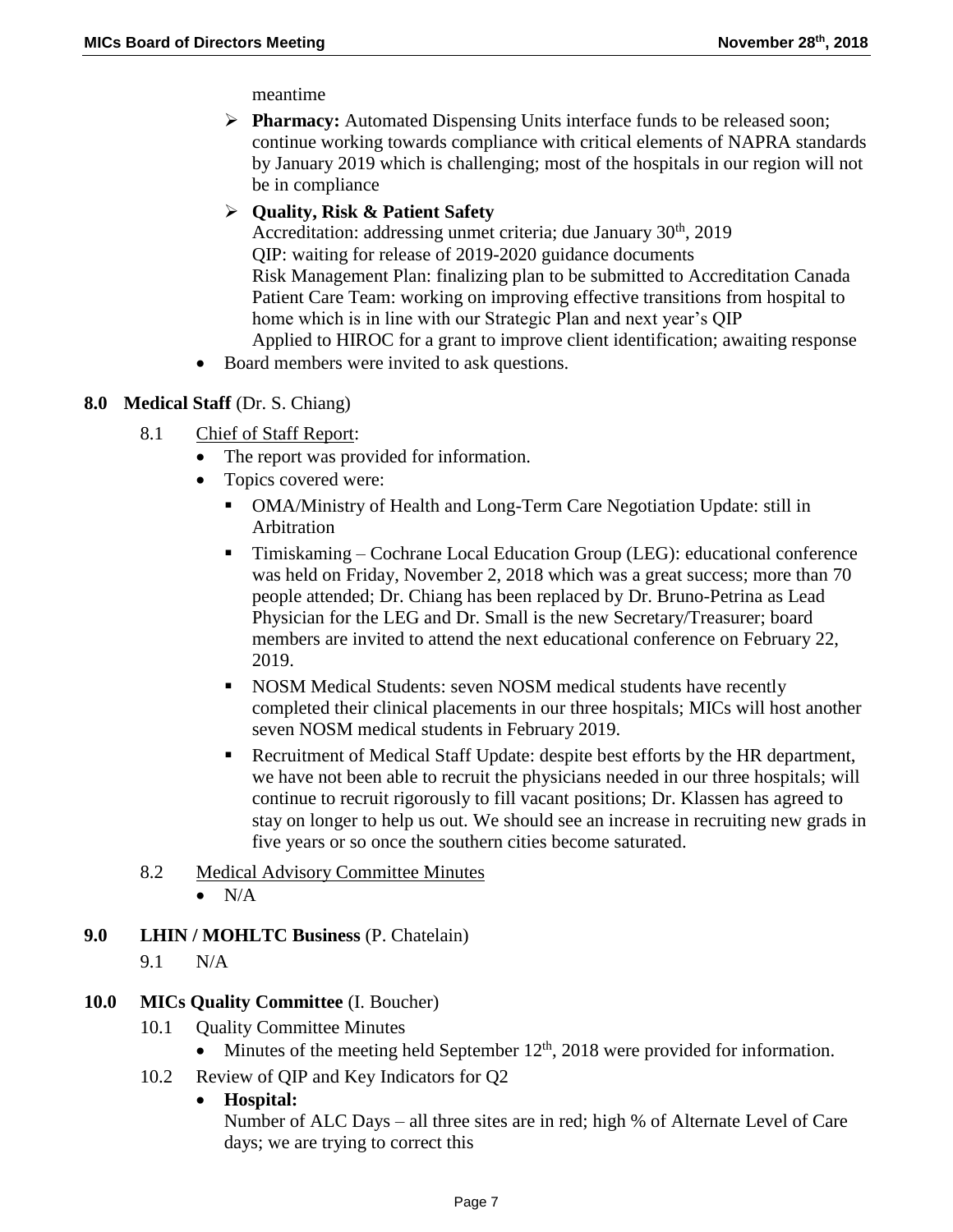Person Experience – AGH has a 90% rate; BMH has a 100% rate; LMH has 57% rate; PFAC created a new patient experience survey; hoping to get better results Medication Reconciliation upon Discharge – AGH and BMH both have a 100% rate; LMH has an 80% rate

Workplace Violence – all three sites are green showing improvement since Q1 Timely Access to Care  $-$  Q2 data was not available for this indicator

**LTC:** 

Avoidable ER Visits – Q2 data was not available for this indicator Person Experience – all three LTC homes are in the green with 100% Reducing Number of falls – Q2 data was not available for this indicator Medication - Q2 data was not available for this indicator

### **11.0 Site Business** (P. Dorff)

- 11.1 Anson General Hospital:
	- The original generator was installed in 1988; it has had numerous failures over the years and is very unreliable; new generator was approved in June on the capital list and was to be paid through ECP funding but it can't wait; it will take about 12 weeks to receive the item once ordered with a completion date of March  $1<sup>st</sup>$ , 2019.

Motion: approval of Emergency Generator RFP

Moved by: D. Delaurier Seconded by: P. Britton

Be it resolved,

**THAT**, the MICs Board of Directors approve the AGH Emergency Generator contract be awarded to CGV Builders in the amount of \$436,000 plus HST. Carried.

- 11.2 Bingham Memorial Hospital:
	- $\bullet$  N/A
- 11.3 Lady Minto Hospital:
	- $\bullet$  N/A

### **12.0 Partnership Business** (Bob Dennis)

- 12.1 October 2018 Board Effectiveness Survey Results
	- 10 out of 14 surveys were submitted.
- 12.2 November Board Effectiveness Survey
	- The survey was emailed via Survey Monkey.

### **13.0 Board Committee Minutes**

13.1 N/A

**14.0 In Camera**

14.1 N/A

- **15.0 MICs News** (P. Dorff)
	- November 2018 MICs Newsletter was provided for information.
- **16.0 Next Meeting Date** (P. Dorff)